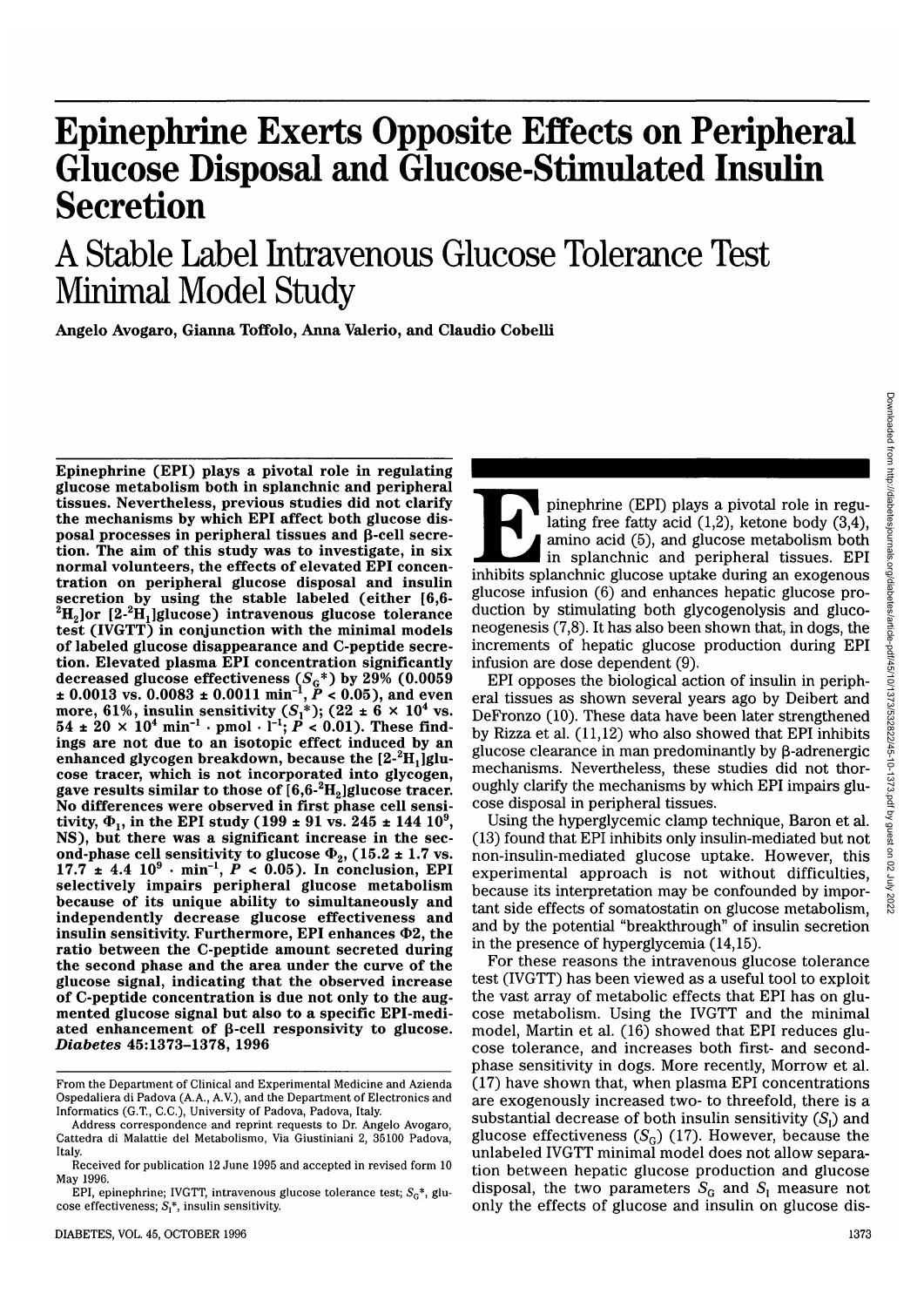posal but also their inhibitory effects on hepatic glucose production (18-20).

Furthermore, it has been shown that EPI, inhibits basal insulin secretion through  $\alpha$ 2-receptor mechanisms (21,22). However ,the data on EPI effect on glucose-stimulated insulin release are not concordant, because its capability to enhance  $\beta$ -cell secretion has been observed both in vitro (23) and in vivo (24). Moreover, all the above methods only provide a gross picture of the effect of EPI on insulin secretion in vivo.

The aim of this study was thus to investigate the effects of elevated EPI concentration on peripheral glucose disposal and insulin secretion. In particular we measured the two individual determinants of glucose disposal, insulin sensitivity  $(S_i^*)$  and glucose effectiveness  $(S_i^*)$ , independently of their action on hepatic glucose production by using the stable isotopically labeled IVGTT in conjunction with the minimal model of labeled glucose disappearance. The IVGTT also allows the simultaneous assessment of cell function in the presence of elevated plasma EPI concentrations. In particular, we measured the first- and second-phase 3-cell sensitivity to glucose by using minimal model of C-peptide secretion and kinetics (25).

#### **RESEARCH DESIGN AND METHODS**

**Subjects.** A stable isotopically labeled IVGTT was performed on six normal healthy male volunteers who participated to the study after a written informed consent. They were  $22 \pm 2$  years old, and their BMI was  $23 \pm 1$ kg/m $^2$ . The subjects were in good health. For at least 3 days before the study, each subject consumed a diet containing >250 g carbohydrate.

**Experimental procedures.** On the day of the study, at 7:00 A.M., after an overnight fast, the subjects were admitted to the Divisione di Malattie del Ricambio of the University of Padova. The experimental protocol was approved by the Ethical Committee of the University Hospital of Padova. A 20-gauge butterfly needle was inserted into a dorsal hand vein at 7:30 A.M. The hand was then placed in a box heated to 60°C to arterialize venous blood. The patency of the needle was maintained with a controlled saline infusion throughout the study. An 18-gauge cannula was then placed into the contralateral antecubital vein for injection of the labeled glucose load and EPI infusion. Four subjects were studied twice in a randomized order. On one occasion, starting at 8:00 A.M, they received a continuous infusion of EPI at a rate of 8.2 mmol/min (1.5 ug/min) lasting until 300 min (end of sampling). On another occasion, four subjects were restudied during a continuous saline infusion instead of EPI. Two subjects participated only in the EPI study.

EPI was dissolved in saline solution in the presence of ascorbic acid (0.5 mg/ml) to prevent oxidation. New EPI solutions were prepared every 2 h throughout the test. Ninety minutes after the beginning of EPI infusion, each subject received an IVGTT labeled with the  $6.6\scriptstyle\text{-}^2\text{H}_2$  isotopolog of glucose. However, to exclude possible glycogen cycling of deuterium in position 6 during prolonged EPI infusion, one subject received the  $2\text{-}^2\mathrm{H}_1$  isotopologue of glucose, which loses its deuterium in the isomerization of glucose-6-phosphate to fructose-6-phosphate. The glucose bolus was administered over 30-60 s. The final concentration of deuterated glucose in the tracer solution was ~10% of the natural unlabeled glucose content. Each subject received a test dose of 300 mg/kg.

Blood samples were obtained before and during the EPI infusion before the IVGTT. After the IVGTT pulse, samples were obtained at -30, -15, 0, 2, 3, 4, 5, 6, 8, 10, 12, 15, 20, 25, 30, 35, 40, 60, 80, 100, 120, 140, 180, 210, 240, and 300 min. The samples for glucose, deuterated glucose, insulin, and C-peptide determinations were mixed with two drops of heparin, whereas those for EPI determinations with reduced glutathione and EDTA. They were immediately centrifuged at 4°C, and stored at -80°C until the assay.

 $\textbf{Materials.} \; [6,\!6\!\cdot\!^2\!H_2]$ glucose was purchased from MassTrace, Inc. (Woburn, Ma.). [2<sup>2</sup>H<sub>1</sub>]glucose was purchased from C/D/N isotopes, Inc. Croydon, U.K. Chemical purity was verified by specific enzymatic analysis with glucose oxidase. Sterility was verified by bacteriologic analysis, and the material was shown to be pyrogen-free. Before each study, an appropriate amount of the labeled powder was dissolved in a sterile 50% glucose solution and then passed through a 0.22 u Millipore filter into a sterile vial that was sealed until use.

Deuterated glucose was analyzed as a pentaacetate derivative using a method previously described (19). The samples were analyzed on a Hewlett-Packard 5988 Quadrupole gas chromatography mass spectrometry instrument operated in the electron impact mode by selected ion monitoring after isothermal separation at 250°C on a 30-m J & W capillary column. Glucose pentaacetate isotopomers are monitored at m/z 242 and 244 for [6,6- $^2\mathrm{H}_2$ ]glucose, and at m/z 242 and 243 for  $[2\text{-}^2H_1]$ glucose as described previously (28).

From ion intensity ratios, the value in the sample of the isotope ratio R, between labeled and unlabeled species was derived. For the [6,6- $^2\mathrm{H}_2$ ]glucose tracer,  $[6,6^{-2}H_2]$ glucose and  $[6,6^{-1}H_2]$ glucose are the labeled and unlabeled species with, respectively, two  ${}^2H$  atoms or two  ${}^1H$  atoms in position 6. Species are thus defined with reference to specific atoms in specific positions (29), and in deriving R we correct analytically for interferences in the mass spectrum from the natural isotopic composition of the other atoms of the monitored ion.

The ratio *Z* between tracer and tracee mass (or concentrations) in the sample can be evaluated from isotope ratio measurements (29) as

$$
Z(t) = \frac{G^*(t)}{G(t)} = \frac{R(t) - R_N}{R_{\Gamma} - R(t)} \frac{I + R_1}{I + R_N}
$$
 (1)

where  $G^*$  is the tracer glucose concentration, that is the concentration in the sample of the exogenous administered mixture of natural and deuterated glucose; *G* is the tracee glucose concentration, that is the concentration of endogenous natural glucose;  $R_1$  and  $R_N$  are isotope ratios in a sample of pure tracer and tracee respectively.

The above approach based on the *Z* variable only requires the isotopic indistinguishability assumption. In the dual isotope study (19), a different approach was used, Rationale and assumptions of the two approaches are detailed in (30,31).

**Assessment of glucose disposal by the minimal model of glucose disappearance.** The minimal model of tracer glucose disappearance has been applied on tracer glucose data to measure parameters reflecting disposal processes only (19,20). The time course of tracer concentration  $G^*$  was derived from *Z* and from total (tracer + tracee) glucose concentration measurement, G<sub>tot</sub>. Since

$$
G_{\text{tot}}(t) = G^*(t) + G(t) = G^*(t) [1 + 1/Z(t)] \tag{2}
$$

one has

$$
G^*(t) = G_{\text{tot}}(t) \cdot Z(t) / [1 + Z(t)] \tag{3}
$$

The minimal model of tracer glucose disappearance is described as

$$
G^*(t) = -[S_G^* + X(t)]G^*(t) \qquad G^*(0) = G^*_{0}
$$
 (4)

$$
X(t) = -p*_{2} \{X(t) + S_{1}^{*} \{I(t) - I_{b}\}\} \qquad X(0) = 0
$$
 (5)

where *I* is plasma insulin concentration with  $I<sub>b</sub>$  its basal value and *X* is a variable related to insulin action. Parameters  $S_1^*$  (min  $\cdot$  pmol<sup>-1</sup>  $\cdot$  1<sup>-1</sup>) and  $S_G^*$ (min<sup>-1</sup>) measure respectively insulin sensitivity and glucose effectiveness, i.e., the effect of glucose per se on its own disposal at basal insulin.

**Assessment of insulin secretion by the minimal model of C-peptide secretion.** The minimal model of C-peptide secretion (25) has been applied to C-peptide data. The models are

$$
\dot{C}P_1(t) = -(k_{01} + k_{21}) \, C P_1(t) + k_{12} \, C P_2(t) + m x(t) \qquad C P_1(0) = 0 \qquad (6)
$$

$$
\dot{C}P_2(t) = k_{21} C P_1(t) - k_{12} C P_2(t) \qquad C P_2(0) = 0 \tag{7}
$$

$$
\dot{x}(t) = -m \; x \; (t) + Y(t) \qquad X(0) = X_0 \tag{8}
$$

$$
\dot{Y}(t) = -\alpha [Y(t) - \beta(G - h)] \qquad Y(0) = 0 \tag{9}
$$

Equations 6 and 7 describe C-peptide kinetics, with  $CP<sub>1</sub>$  and  $CP<sub>2</sub>$  denoting Cpeptide concentrations above basal in compartment 1 and 2, respectively. Cpeptide secretion, mx, enters compartment 1, and it is a linear function of the amount  $x$  of C-peptide in the  $\beta$ -cells. *Y* represents the provision of new C-peptide to the cells, stimulated by glucose above the threshold *h* through parameter  $\beta$ . The initial condition  $x_0$  represents the stored C-peptide, and it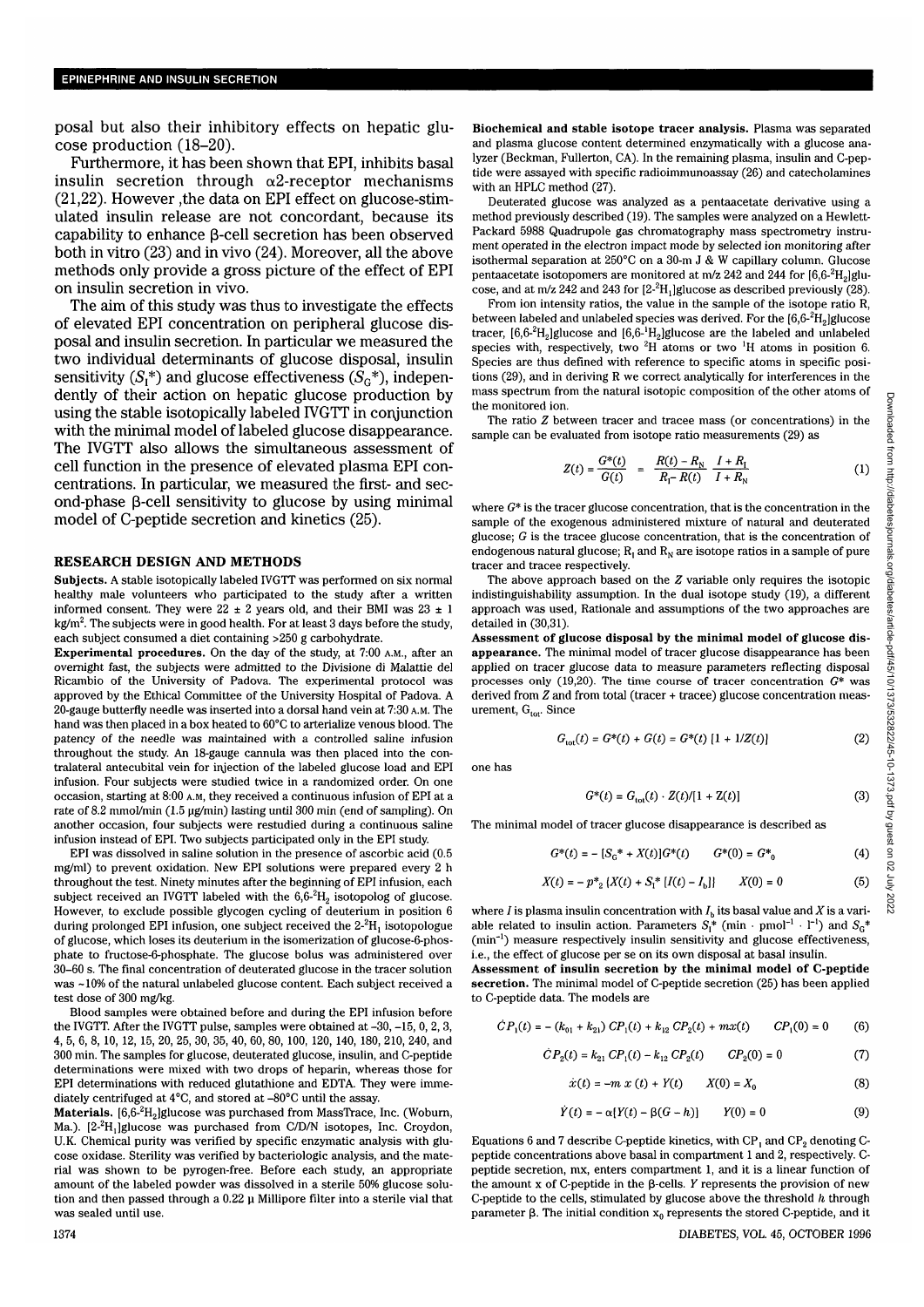# TABLE 1 Glucose, insulin, and C-peptide plasma concentrations in the basal and EPI-stimulated periods

|                                      | Basal $(t = -90^{\circ})$ |             |               | Pre-IVGTT $(t = 0)$ |              |               | End-IVGTT $(t = 300')$ |             |              |
|--------------------------------------|---------------------------|-------------|---------------|---------------------|--------------|---------------|------------------------|-------------|--------------|
|                                      | Glucose                   | Insulin     | C-Peptide     | Glucose             | Insulin      | C-Peptide     | Glucose                | Insulin     | C-Peptide    |
|                                      | (mmol/l)                  | (pmol)      | (pmol)        | (mmol/l)            | (pmol/l)     | (pmol)        | (mmol/l)               | (pmol)      | (pmol/l)     |
| Control study $(n = 4)$<br>EPI study |                           |             |               | $4.5 \pm 0.3$       | $70 \pm 28$  | $496 \pm 99$  | $4.3 \pm 0.1$          | $63 \pm 35$ | $430 \pm 99$ |
| $n = 4$ †                            | $4.4 \pm 0.5$             | $70 \pm 28$ | $496 \pm 99$  | $5.7 + 0.8*$        | $105 \pm 42$ | $595 \pm 198$ | $5.2 \pm 0.6^*$        | $63 \pm 21$ | $496 \pm 99$ |
| $n = 61$                             | $4.4 \pm 0.4$             | $70 \pm 21$ | $529 \pm 132$ | $5.6 \pm 0.7^*$     | $91 \pm 35$  | $595 \pm 165$ | $5.3 \pm 0.6*$         | $63 \pm 14$ | $463 \pm 99$ |

\*Statistically significant vs. *t =* -90'. fMean ± SE in the four subjects who were part of both the control and the EPI studies. ± SE in the six subjects who were part of the EPI study.

is responsible of first phase C-peptide secretion. When divided by the maximum change in plasma glucose  $\Delta G$ , it measures the first-phase B-cell sensitivity,  $F_1 = X_0/\Delta G$ . The sensitivity to glucose of the second-phase insulin secretion is given by  $\Phi_2 = \beta(\text{min}^{-1})$ .

**Parameter estimation.** A nonlinear least squares estimation technique has been applied to the experimental data of each individual to derive estimates of the unknown parameters of the two models, together with a measure of their precision (32). Measurement errors have been assumed independent, Gaussian, zero mean with experimentally determined coefficient of variation in the range 2-8% for tracer glucose concentration and equal to 6% for C-peptide concentration.

As concerns the model of C-peptide secretion and kinetics, because its identification requires knowledge of C-peptide kinetics, parameters  $k_{01}$ ,  $k_{21}$ ,  $k_{12}$ have been fixed to standard values in both control and EPI studies (33). An indirect support to the assumption that EPI does not influence C-peptide kinetics is provided by the fact that the 90-min EPI infusion does not alter significantly C-peptide levels (Table 1). The simplified version of the C-peptide model described in appendix B of (25) has been adopted in two control studies.

The statistical significance of differences has been calculated using twotailed unpaired Student's *t* test or two-way analysis of variance for repeated measures. A *P* value <0.05 was considered statistically significant. Values are reported as means ± SD.

### **RESULTS**

**Glucose, insulin, and C-peptide: basal values and effect of EPI infusion.** Baseline plasma EPI was 539 ± 64 pmol/l. Baseline plasma norepinephrine was  $950 \pm 56$ pmol/ml. Exogenous EPI infusion increased plasma EPI concentration to  $1,977 \pm 103$  pmol/ml. No significant changes were observed in norepinephrine concentration  $(1,080 \pm 62 \text{ pmol/l})$ . The coefficient of variation of plasma EPI concentration was  $5 \pm 4\%$  during the IVGTT time course in the control study, and  $13 \pm 5\%$  during the EPI study.

As shown in Table 1, baseline plasma glucose, insulin, and C-peptide were all within the normal ranges. EPI infusion significantly increased plasma glucose concentrations from  $4.4 \pm 0.5$  to  $5.7 \pm 0.8$  mmol/1 ( $P < 0.05$ ) at time 0' (beginning of IVGTT). No significant changes were observed in plasma glucose levels between time 0' and time 300' (end of IVGTT)  $(5.2 \pm 0.6 \text{ mmol/l})$ .

No significant changes were induced by elevated plasma EPI concentration in either plasma insulin or Cpeptide baseline concentrations. The difference in  $I<sub>b</sub>$ between time 0' mark or  $(105 \pm 42 \text{ pmol/l})$  and time 300'  $(63 \pm 21)$  was not statistically different. The differences in the two values were determined by the data of one subject (subject 1) who had different values between time 0' and time 300'. This subject also had the highest increase in plasma glucose during EPI infusion.

**Glucose, insulin, C-peptide, and tracer glucose concentration during IVGTT.** As shown in Fig. 1, during the stable label IVGTT, plasma glucose and tracer glucose were significantly higher in the presence of elevated plasma EPI concentration. A similar pattern was observed for the two different tracers.

Insulin and C-peptide curves were also higher during EPI infusion from time 30 following the glucose bolus until 120-180 min.

**Glucose disposal and insulin secretion indexes.** The ability of the minimal models of glucose disappearance and C-peptide secretion to fit, respectively, tracer glucose data and C-peptide data is shown in Fig. 1, where the mean of the individual model fits is shown against the data.

The effects of EPI on minimal model indices,  $S_c^*$ ,  $S_t^*$ ,  $\Phi_1$ ,  $\Phi_2$  are shown in Table 2. Elevated plasma EPI concentration significantly decreased glucose effectiveness by 29%, and even more, by 61%, insulin sensitivity,  $S_1^*$ , (Fig. 2).

No differences were observed in first-phase  $\beta$ -cell sensitivity,  $\Phi_1$  in the EPI study compared with the control study  $(199 \pm 91 \text{ vs. } 245 \pm 144 \cdot 10^9)$ , NS). On the contrary, in the four subjects who had both the control and the EPI study, EPI tended to increase  $\Phi$ 2, the second phase cell sensitivity to glucose  $(14.3 \pm 1.3 \text{ vs. } 12.8 \pm 0.7 \cdot 10^{-9} \cdot \text{min}^{-1}, P = \text{NS})$ , and this effect became highly significant when all subjects were included in the statistical analysis (15.2  $\pm$  1.7 vs. 12.8  $\pm$  0.7 10<sup>-9</sup> · min<sup>-1</sup>, *P* < 0.05, two-tailed unpaired *t* test).

## **DISCUSSION**

Clamp  $(13)$  and unlabeled IVGTT-based studies  $(16,17)$ have shown that EPI counteracts insulin action on glucose disposal. However, these approaches were not able to dis- sect the relative role of insulin to inhibit hepatic glucose production and to stimulate glucose disposal in peripheral insulin-sensitive tissues. The stable label IVGTT provides robust information on the role of EPI in counteracting insulin action on peripheral tissues. Our results show that EPI impairs  $S_i^*$ : because this parameter reflects the effect of insulin on glucose disposal only, we can speculate that EPI-induced reduction in  $S_i^*$  is to be ascribed to the negative effect of this hormone on glucose utilization processes at the peripheral tissue level. This observation extends the data gathered by Alford and colleagues (34), who showed that EPI affects insulin sensitivity but further supports the concept that skeletal muscle is a major site of EPI-medi- ated insulin resistance (10,35). In this perspective, a large body of evidence has shown that EPI may inhibit insulin- induced translocation of glucose transporters (36), and it is also able to inhibit insulin-mediated glycogenesis in human skeletal muscle because of an increase in G-6-phosphate, an inhibitor of hexokinase (37,38).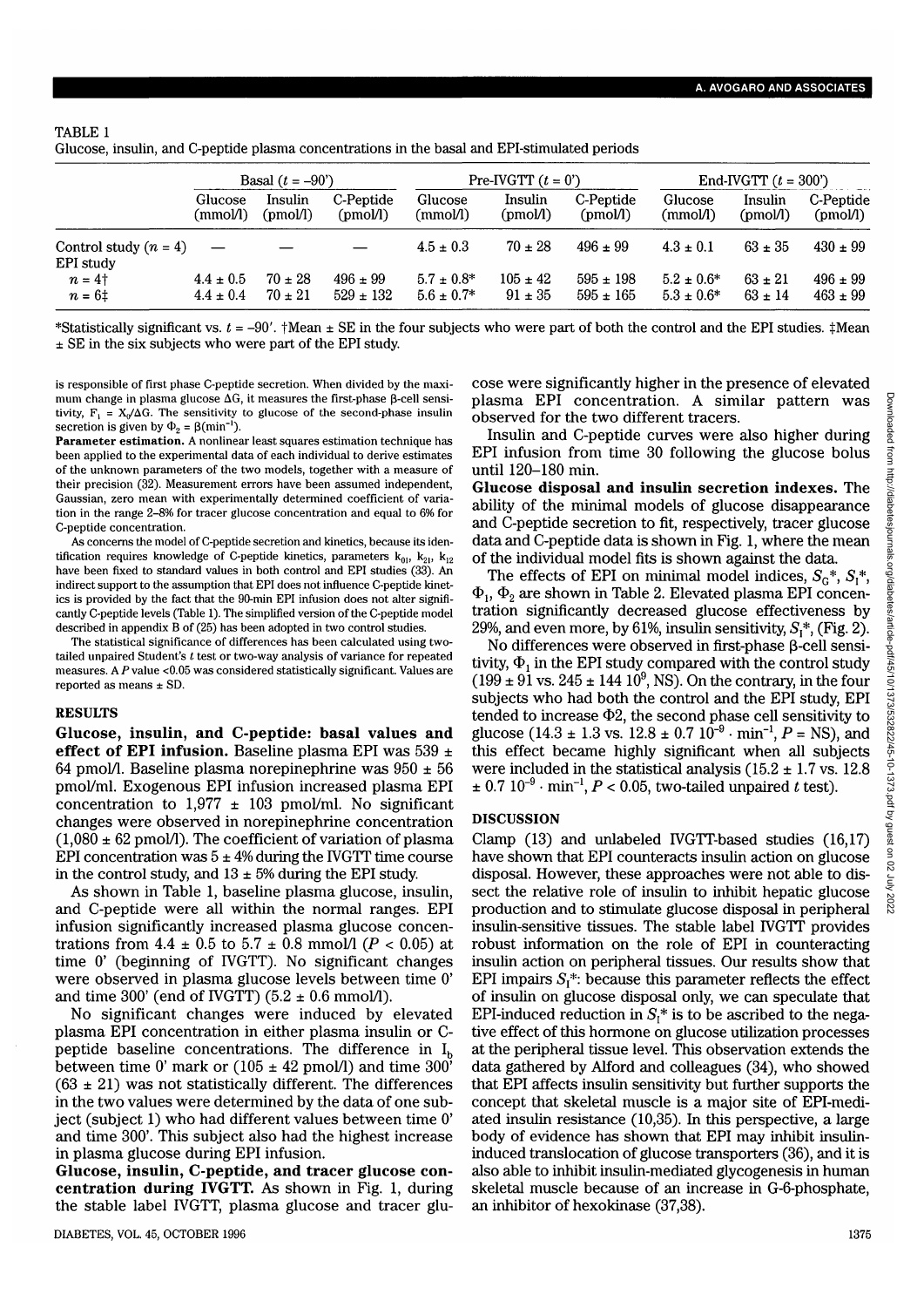

FIG. 1. Average concentration in plasma glucose, insulin, C-peptide, and tracer glucose during IVGTT, in the control study  $(\Box)$  and during EPI infusion (III). The means of the individual fits of the minimal models of glucose disappearance and C-peptide secretion and kinetics are also shown (continuous and dashed line for control and EPI study, respectively) against the data. For the  $[2 - 2H_1]$ glucose tracer, data, and model fit in subject #4 is shown.

Glucose influences its own disposal by a mass action effect (39). Thus it is particularly important to understand the effects of EPI on this process also because non-insulinmediated glucose disposal accounts for about 70% of basal

glucose uptake (13). The stable label IVGTT enabled us to assess this process without the need of a hyperglycemic glucose clamp and the use of somatostatin. We showed that elevated EPI concentrations reduce  $S_{G}^{*}$ , a parameter

#### TABLE 2

Glucose disposal and insulin secretion parameters

|                         | $S_c^*$ (min <sup>-1</sup> ) | $S_1^* (10^4 \times \text{min} \cdot \text{pmol}/l^{-1} \cdot l^{-1})$ | $\Phi_{1}(10^{9})$ | $\Phi_{2}$ (10 <sup>9</sup> $\times$ min <sup>-1</sup> ) |  |
|-------------------------|------------------------------|------------------------------------------------------------------------|--------------------|----------------------------------------------------------|--|
| Control study           |                              |                                                                        |                    |                                                          |  |
| Subject 1               | $0.0076(3)$ <sup>†</sup>     | 61(5)                                                                  | 118(7)             | 13.2(7)                                                  |  |
| Subject 2               | 0.0083(3)                    | 25(3)                                                                  | 302(10)            | 12.6(17)                                                 |  |
| Subject 3               | 0.0074(3)                    | 69(4)                                                                  | 138(5)             | 13.6(6)                                                  |  |
| Subject 4\§             | 0.0099(4)                    | 62(5)                                                                  | 422 (20)           | 11.9(3)                                                  |  |
| Mean $\pm$ SD           | $0.0083 \pm 0.0011$          | $54 \pm 20$                                                            | $245 \pm 144$      | $12.8 \pm 0.7$                                           |  |
| Epinephrine study       |                              |                                                                        |                    |                                                          |  |
| Subject 1               | 0.0059(6)                    | 18(6)                                                                  | 76 (12)            | 16.0(5)                                                  |  |
| Subject 2               | 0.0047(5)                    | 16(5)                                                                  | 302(3)             | 13.8(7)                                                  |  |
| Subject 3               | 0.0064(4)                    | 31(7)                                                                  | 141(5)             | 12.8(5)                                                  |  |
| Subject 4               | 0.0078(5)                    | 18(8)                                                                  | 161(9)             | 14.6(5)                                                  |  |
| Subject 5               | 0.0065(4)                    | 21(9)                                                                  | 213(7)             | 16.6(4)                                                  |  |
| Subject 6               | 0.0041(6)                    | 29(6)                                                                  | 302(6)             | 17.3(6)                                                  |  |
| Mean $\pm$ SD $(n = 4)$ | $0.0062 \pm 0.0013$ ‡        | $21 \pm 7$ $\pm$                                                       | $170 \pm 95$       | $14.3 \pm 1.3$                                           |  |
| Mean $\pm$ SD $(n = 6)$ | $0.0059 \pm 0.0013$ ‡        | $22 \pm 6^{\circ}$                                                     | $199 \pm 91$       | $15.2 \pm 1.7$ $\pm$                                     |  |

†Precision of parameter estimate expressed as percent CV. ‡Statistically significant ( $P < 0.05$ ) from control study. §Received [2- ${}^{2}H_{1}$ ]glucose labeled IVGTT. Subjects 5 and 6 who do not have the control study, not included. Subjects 5 and 6 included.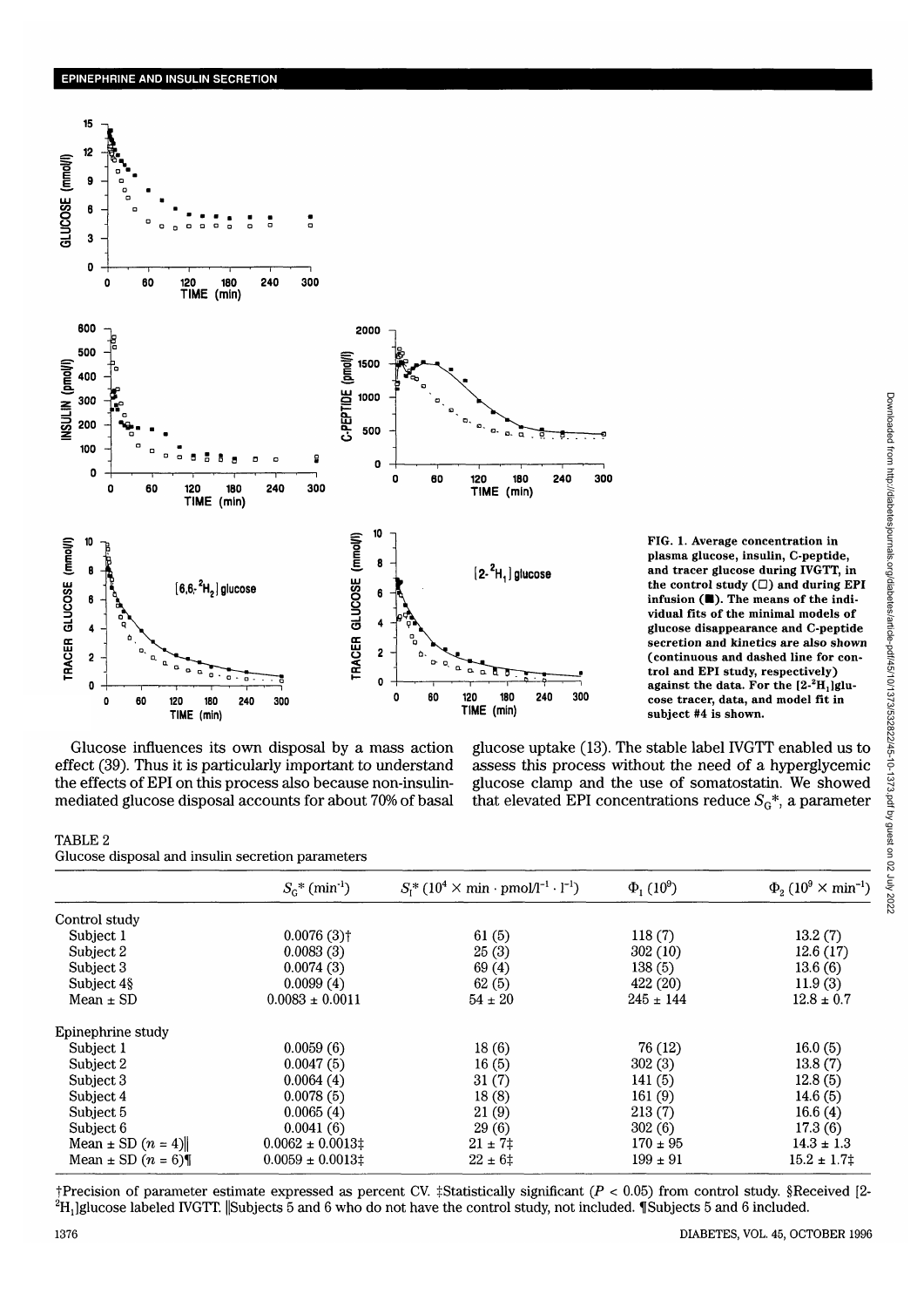

FIG. 2. Percentage changes during EPI study of glucose disposal and insulin secretion parameters.

that measures the stimulatory effect of glucose per se on its own peripheral disposal at basal insulin, by almost 30%. By using the unlabeled IVGTT, Morrow et al. (17) also showed a decrease in the  $S<sub>G</sub>$  parameter in the elderly even in the presence of small elevations of plasma EPI concentrations, whereas this effect was not observed in insulindependent diabetic patients (34). Again, the parameter  $S<sub>G</sub>$ also measures the effect of glucose in inhibiting its own production at basal insulin, and thus it is not possible to know the relative role of EPI in affecting glucose effectiveness in the liver and in peripheral tissue. Our results are not directly comparable with those of Baron et al. (13) and Laakso et al. (40) who showed that EPI is able to affect only insulin mediated glucose uptake. In fact, the above studies measured non-insulin-mediated glucose uptake using the hyperglycemic glucose clamp technique, which requires a severe state of insulin deficiency whereas *SG\** measures glucose effectiveness at basal insulin. Moreover, in those studies, the non-insulin-mediated glucose uptake in muscle during EPI infusion was predicted only indirectly by extrapolating whole body and leg glucose uptake at 0 insulin. The observation that EPI inhibits the glucose uptake at basal insulin may lead to the hypothesis that some non-insulin-depedent intracellular pathways of glucose disposal are altered by this hormone. The accumulation of glucose-6-phosphate itself, and the ability of EPI to counteract glucose transport by inhibiting the intrinsic activity of GLUT4 (41), may explain the reduction in glucose effectiveness. The fact that, in the present study, EPI decreased the glucose utilization at basal insulin by 30% raises the question in which tissue this parameter of glucose disposal could be potentially affected by this hormone. The central nervous system accounts for almost 70% of non-insulin-mediated glucose uptake, and the non-nervous tissues account for the remaining 30%, 13% being due to muscle uptake. Although, we must bear in mind that the transport rate of glucose in the brain is at least one order of magnitude greater than phosphorylation (42), it is likely that the EPI-induced inhibition of glucose uptake might play a role at the brain level. Glucose transport into the brain of diabetic animals appears to be depressed as a consequence of hyperglycemia (43,44). Therefore EPI, by increasing plasma glucose concentrations, might have an indirect role in decreasing brain glucose uptake.

A possible source of error in the estimate of insulin sensitivity and glucose effectiveness during EPI infusion

might be due to the site of the label within the glucose moiety. EPI is a powerful stimulator of glycogenolysis. Because we used  $[6,6^{-2}H_{2}]$ glucose as tracer, which could be incorporated into glycogen by the direct pathway and recycled back into plasma glucose via glycogenolysis, higher isotope ratio of this tracer might have been observed. However, also with  $[2<sup>2</sup>H<sub>1</sub>]$ glucose, which loses its label immediately in the phosphohexose isomerase reaction and thus is not incorporated into glycogen, a difference was observed in the presence of elevated EPI concentrations. This observation definitively excludes, at least in one subject, an isotopic effect induced by an enhanced glycogen breakdown due to elevated EPI concentrations.

It has been shown that EPI inhibits basal insulin secretion (21) and insulin gene transcription (45). However, its acute effects after a glucose challenge are not concordant. We have shown that the first phase was slightly depressed during the EPI-stimulated study: this observation was consistent with that of Morrow et al. (17) who showed that the acute insulin response to the IVGTT bolus was somewhat depressed in the elderly at EPI levels similar to those we had in our subjects. However, because they calculated the acute insulin response as the mean rise in plasma insulin concentration at 3, 4, and 5 min after the intravenous infusion, they were able to give only a gross assessment of firstphase insulin secretion only. Our study is the first report on the effects of EPI on the dynamics of insulin secretion. We have shown that elevated EPI concentrations slightly decrease the total amount of C-peptide secreted during the first phase in response to the glucose load and reduces, albeit not significantly,  $\Phi$ 1, i.e., the first-phase  $\beta$ -cell sensitivity to glucose. On the other hand, elevated EPI concentrations enhance  $\Phi$ 2, the second-phase  $\beta$ -cell sensitivity to glucose. Because  $\Phi$ 2 is the ratio between the C-peptide amount secreted during the second phase and the area under the curve of the glucose signal, an increased  $\Phi$ 2 during EPI infusion means that the observed increase of Cpeptide concentration is due not only to the augmented glucose signal but also to a specific EPI-mediated enhancement of  $\beta$ -cell responsivity to glucose.

Our data are consistent with both in vitro (23) and in vivo (24) findings, which show that infusion of EPI at low concentration produces a potentiation of insulin secretion in response to glucose. Why this happens is a matter of speculation: one possible explanation is that because EPI increases the intracellular concentration of glucose-6-P, a major trigger for insulin release, EPI may enhance  $\beta$ -cell secretion independently from the prevailing plasma glucose concentration (46).

In conclusion, the stable labeled IVGTT provides evidences that EPI selectively impairs peripheral glucose metabolism because of its unique ability to simultaneously and independently decrease glucose effectiveness and insulin sensitivity. Furthermore, EPI induces a significant increase of second-phase pancreatic sensitivity due to a specific EPI-mediated enhancement of  $\beta$ -cell responsivity to glucose.

### ACKNOWLEDGMENTS

This study was supported by a Consiglio Nazionale delle Ricerche (CNR) grant N. and a Ministero dell'Universita, Ricerca Scientifica e Tecnologica (MURST) grant N.